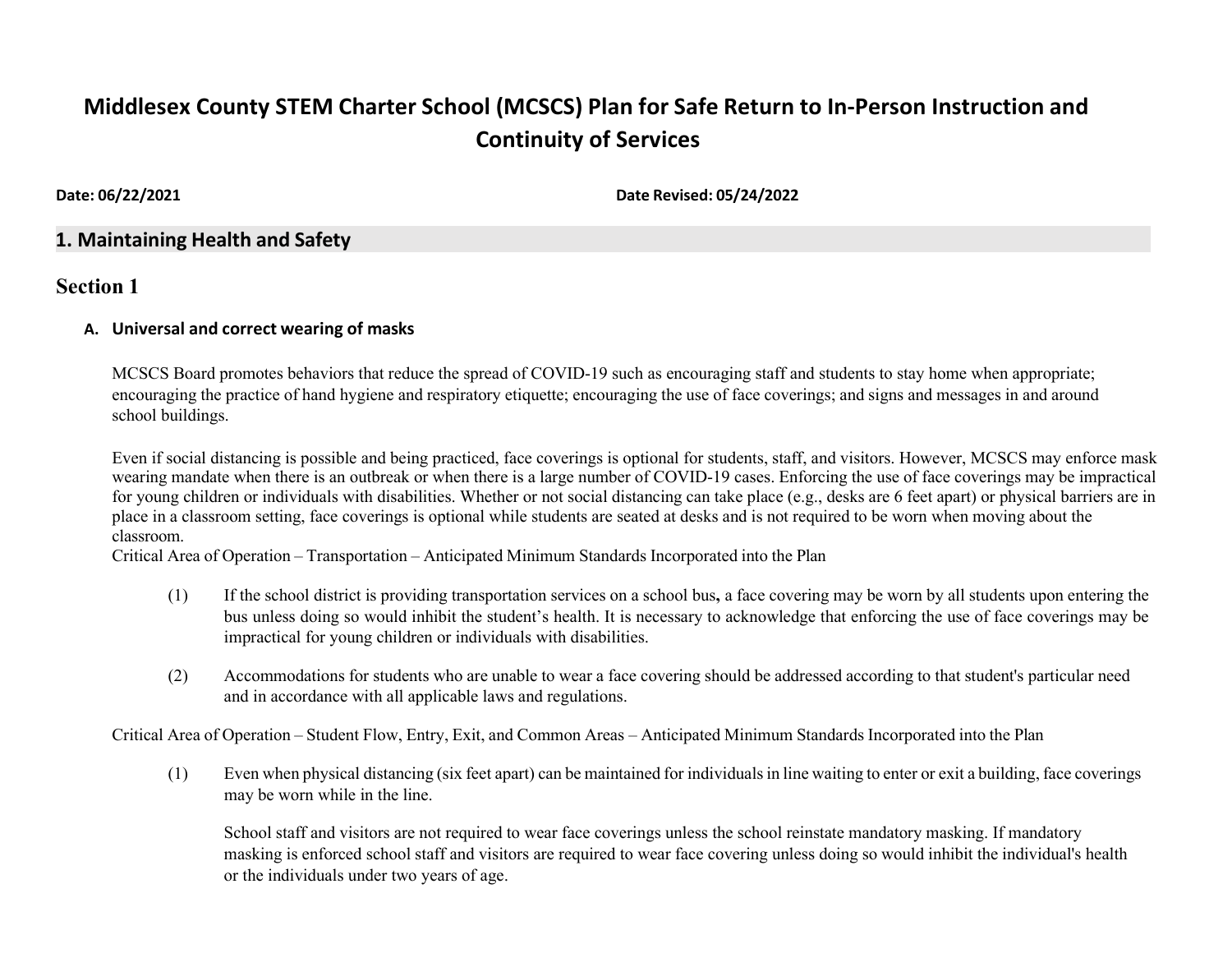Students may be required to wear face coverings**,** unless doing so would inhibit the student's health if mandated by the New Jersey Department of Health and New Jersey Department of Education. It is also necessary to acknowledge that enforcing the use of face coverings may be impractical for young children or individuals with disabilities.

Accommodation for students who are unable to wear a face covering should be addressed according to that student's need and in accordance with all applicable laws and regulations.

Exceptions to requirements for face coverings shall be as follows:

- (a) Doing so would inhibit the individual's health.
- (b) The individual is in extreme heat outdoors.
- (c) The individual is in water.
- (d) A student's documented medical condition, or disability as reflected in an IEP, precludes the use of face covering.
- (e) The student is under the age of two and is at risk of suffocation.
- (f) During the period a student is eating or drinking.
- (g) Face coverings should not be placed on anyone who has trouble breathing or is unconscious, or anyone who is incapacitated or otherwise unable to remove the face covering without assistance (e.g. face coverings should not be worn by Pre-K students during nap time).
- (h) The student is engaged in high intensity aerobic or anaerobic activities.
- (i) Face coverings may be removed during gym and music classes when individuals are in a well-ventilated location and are able to maintain a physical distance of six feet apart.
- (j) When wearing a face covering creates an unsafe condition in which to operate equipment or execute a task.

If a visitor refuses to wear a face covering during mandatory masking reinstatement for non-medical reasons and if such covering cannot be provided to the individual at the point of entry, the visitor's entry to the school/district facility may be denied.

#### **B. Physical distancing (e.g., including use of cohorts/podding)**

MCSCS Board promotes behaviors that reduce the spread of COVID-19 such as encouraging staff and students to stay home when appropriate; encouraging the practice of hand hygiene and respiratory etiquette; requiring the use of face coverings; and signs and messages in and around school buildings.

The district will allow for social distancing within the classroom to the maximum extent practicable if required by the New Jersey Department of Health and New Jersey Department of Education. This will be achieved by ensuring students are seated at least six feet apart. If a school in the district is not able to maintain this physical distance, additional modifications should be considered including using physical barriers between desks, turning desks to face the same direction (rather than facing each other), and/or having students sit on only one side of the table, spaced apart.

The district if required by the New Jersey Department of Health and New Jersey Department of Education will provide physical guides, such as tape on floors or sidewalks and signs on walls, to help ensure that staff and students remain at least six feet apart in lines and at other times (e.g., guides for creating "one-way routes" in hallways).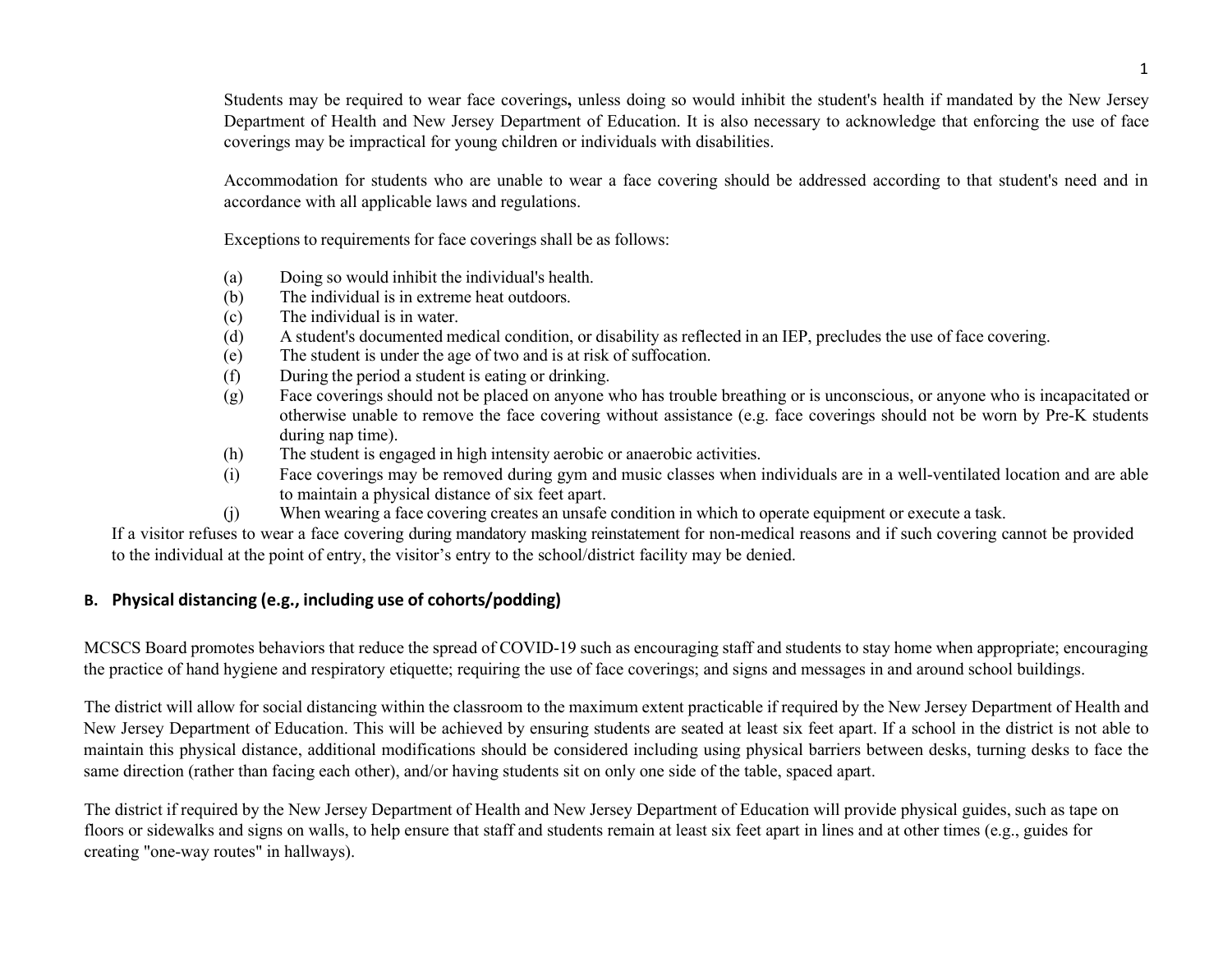Whether or not social distancing can take place (e.g., desks are 6 feet apart) or physical barriers are in place in a classroom setting, face coverings are required while students are seated at desks and are required to be worn when moving about the classroom. All instructional and non-instructional rooms in schools and district facilities must comply with social distancing standards set by the New Jersey Department of Health and the New Jersey Department of Education to the maximum extent practicable.

Even when physical distancing (six feet apart) can be maintained for individuals in line waiting to enter or exit a building, face coverings are worn while in the line through guidance by the New Jersey Department of Health and the New Jersey Department of Education. The school district will designate specific areas for each class during recess to avoid cohorts mixing and to maintain social distancing if appropriate.

Accommodation for students who are unable to wear a face covering should be addressed according to that student's need and in accordance with all applicable laws and regulations.

Exceptions to requirements for face coverings shall be as follows:

- (a) Doing so would inhibit the individual's health.
- (b) The individual is in extreme heat outdoors.
- (c) The individual is in water.
- (d) A student's documented medical condition, or disability as reflected in an IEP, precludes the use of face covering.
- (e) The student is under the age of two and is at risk of suffocation.
- (f) During the period a student is eating or drinking.
- (g) Face coverings should not be placed on anyone who has trouble breathing or is unconscious, or anyone who is incapacitated or otherwise unable to remove the face covering without assistance (e.g. face coverings should not be worn by Pre-K students during nap time).
- (h) The student is engaged in high intensity aerobic or anaerobic activities.
- (i) Face coverings may be removed during gym and music classes when individuals are in a well-ventilated location and are able to maintain a physical distance of six feet apart.
- (j) When wearing a face covering creates an unsafe condition in which to operate equipment or execute a task.

If a visitor refuses to wear a face covering for non-medical reasons and if such covering cannot be provided to the individual at the point of entry, the visitor's entry to the school/district facility may be denied.

# **C. Handwashing and respiratory etiquette**

MCSCS Board promotes behaviors that reduce the spread of COVID-19 such as encouraging staff and students to stay home when appropriate; encouraging the practice of hand hygiene and respiratory etiquette; requiring the use of face coverings; and signs and messages in and around school buildings.

MCSCS prepares and maintains hand sanitizing stations with alcohol-based hand sanitizers (at least 60% alcohol). Such stations should be:

- (a) In each classroom (for staff and older children who can safely use hand sanitizer).
- (b) At entrances and exits of buildings.
- (c) Near lunchrooms and toilets.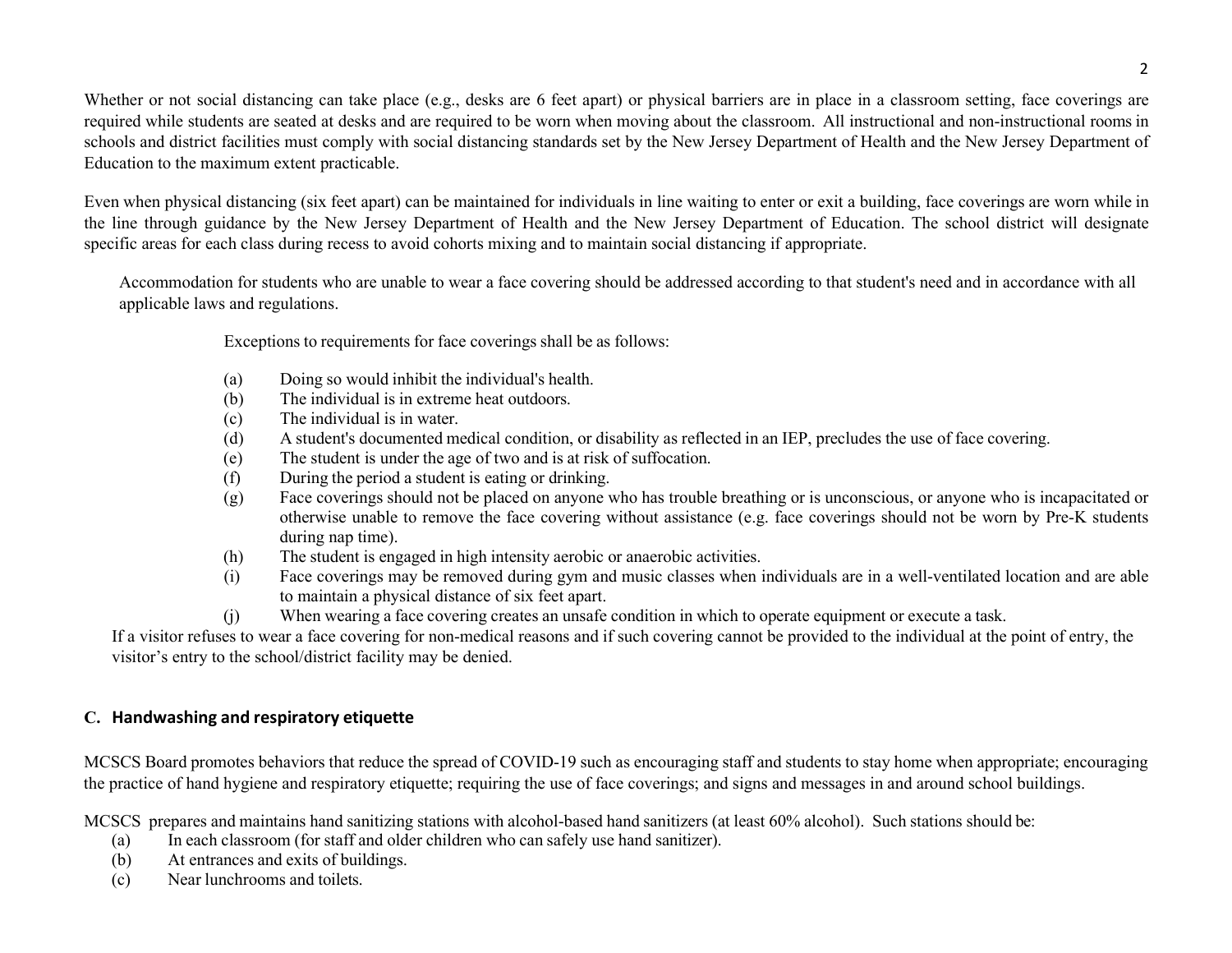- (d) Children ages five and younger should be supervised when using hand sanitizer.
- (e) For classrooms that have existing handwashing stations, stations should be prepared with soap, water, and alcohol-based hand sanitizers (at least 60% alcohol).

In the Critical Area of Classrooms, Testing, and Therapy Rooms Central Jersey College Prep Charter School through its school level administration and schoolbased safety/pandemic response teams will develop a school-wide plan for hand washing:

- 1. Where students are required to wash hands for at least twenty seconds at regular intervals during the school day and always before eating, after using the bathroom, and after blowing their nose, coughing, and/or sneezing.
- 2. Specified mechanism for introducing and enforcing the hand washing protocols including through use of the school based **PBIS** framework, signage in the classroom or other reminders posted in the hallway in plain sight.
- 3. Where washing with soap and water is not possible, that washing with an alcohol-based hand sanitizer (at least 60% alcohol) or other approved sanitizer be used.

# **D. Facility Cleaning Practices**

MCSCS Board promotes behaviors that reduce the spread of COVID-19 such as encouraging staff and students to stay home when appropriate; encouraging the practice of hand hygiene and respiratory etiquette; requiring the use of face coverings; and signs and messages in and around school buildings.

MCSCS will continue to adhere to existing required facilities cleaning practices and procedures, and any new specific requirements of the local health department as they arise.

The Board's Plan and Policy established cleaning /disinfecting schedules, targeted areas to be cleaned, and methods and materials to be used including:

- 1. A schedule for increased routine cleaning and disinfection.
- 2. Thorough cleaning and disinfecting will occur routinely in preparation of the new cohort of students entering the building the following week.
- 3. Routinely cleaning and disinfecting surfaces and objects that are frequently touched. This may include cleaning objects/surfaces not ordinarily cleaned daily (e.g. doorknobs, light switches, classroom sink handles, countertops).
- 4. Use of all cleaning products according to the directions on the label. For disinfection, most common EPA-registered household disinfectants should be effective. A list of products that are EPA-approved for use against the virus that causes COVID-19 is available on the EPA's website.
- 5. Follow the manufacturer's instructions for all cleaning and disinfection products (e.g. concentration, application method, and contact time, etc.). Examples of frequently touched areas in schools are:
	- (i) Classroom desks and chairs.
	- (ii) Lunchroom tables and chairs;
	- (iii) Door handles and push plates.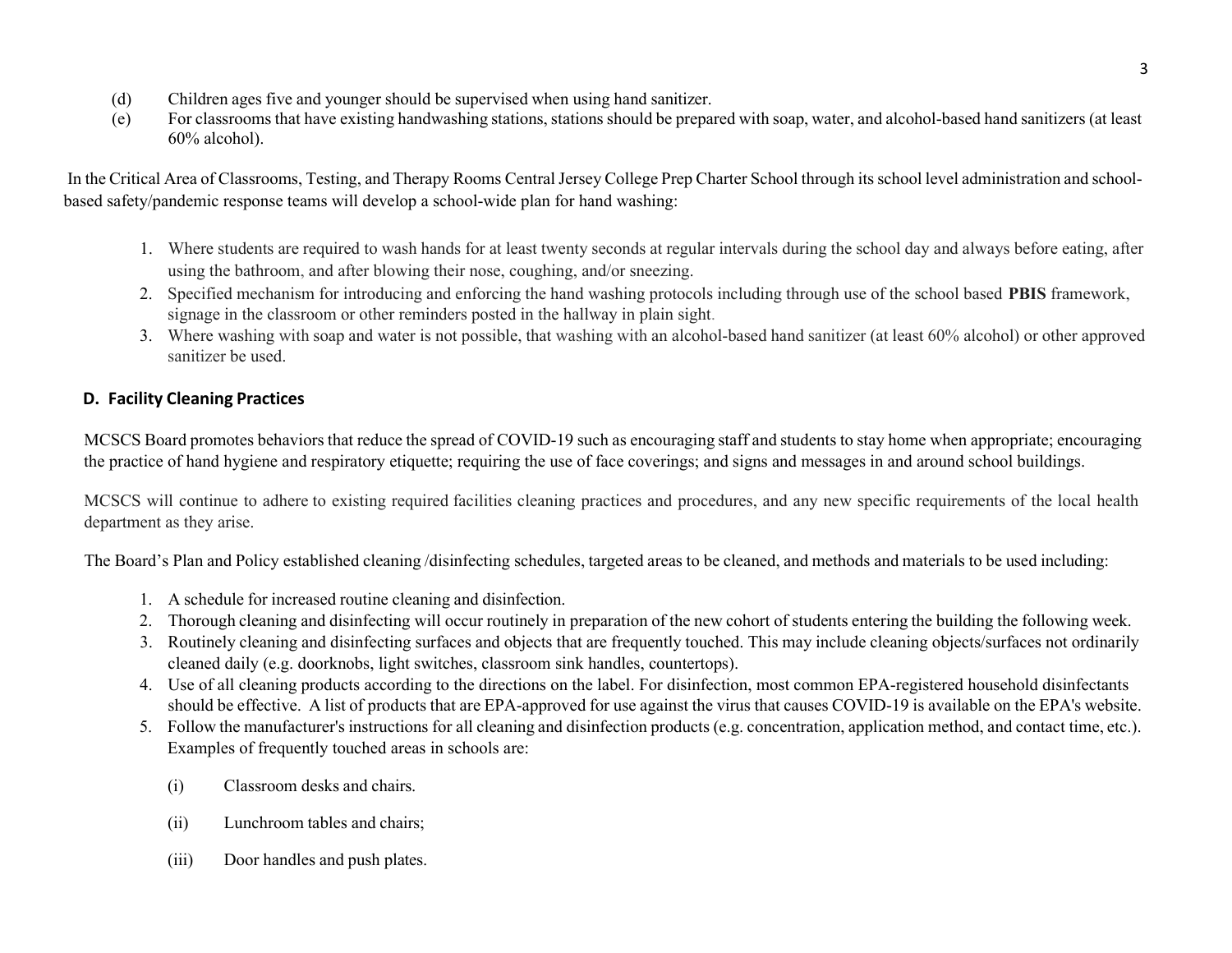- (iv) Handrails.
- (v) Kitchens and bathrooms.
- (vi) Light switches.
- (vii) Handles on equipment (e.g., athletic equipment);
- (viii) Buttons on vending machines and elevators.
- (ix) Shared telephones.
- (x) Shared desktops.
- (xi) Shared computer keyboards and mice.
- (xii) Drinking fountains; and
- (xiii) School bus seats and windows.
- 6. Sanitize bathrooms daily, or between use as much as possible, using protocols outlined by the Environmental Protection Agency (EPA).

## **E. Screening, Personal Protection Equipment (PPE), and Response to Students and Staff Presenting Symptoms.**

MCSCS Board promotes behaviors that reduce the spread of COVID-19 such as encouraging staff and students to stay home when appropriate; encouraging the practice of hand hygiene and respiratory etiquette; requiring the use of face coverings; and signs and messages in and around school buildings.

MCSCS has adopted Board Policy **1648** regarding the screening procedures for students and employees at school or work location for symptoms and history of exposure. These screening procedures must include the following:

- 1. Staff must visually check students for symptoms upon arrival (which may include temperature checks) and/or confirm with families that students are free of COVID-19 symptoms.
- 2. Health checks must be conducted safely and respectfully, and in accordance with any applicable privacy laws and regulations.
- 3. Results must be documented when signs/symptoms of COVID-19 are observed.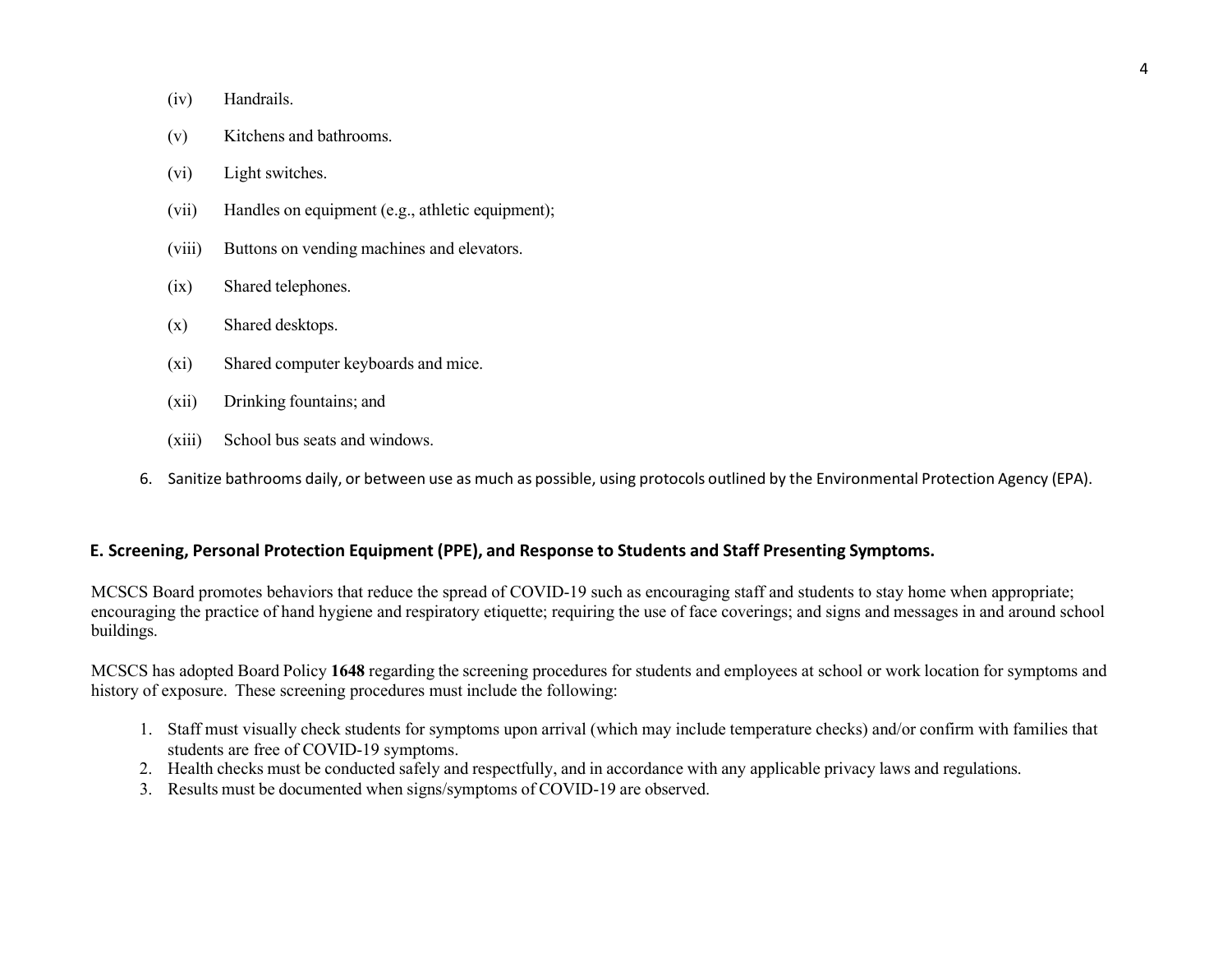4. Any screening policy/protocol must take into account students with disabilities and accommodations that may be needed in the screening process for those students.

The Board adopted procedures for symptomatic staff and students, which shall include the following**:**

- 1. Students and staff with symptoms related to COVID-19 must be safely and respectfully isolated from others. School officials will follow current Communicable Disease Service guidance for illness reporting.
- 2. If the school district becomes aware that an individual who has spent time in a district facility tests positive for COVID-19, officials must immediately notify local health officials, staff, and families of a confirmed case while maintaining confidentiality.
- 3. The procedures the district will use when someone tests positive for COVID-19 will include written procedures detailing the district's COVID-19 related response for symptomatic students and staff. The procedures must be consistent with the district's contact tracing procedures (Contact Tracing) to the maximum extent practicable.

The procedure includes:

- I. Establishment of an isolation space. Students and staff with symptoms related to COVID-19 must be safely and respectfully isolated from others. Students should remain in isolation with continued supervision and care until picked up by an authorized adult.
- II. Following current Communicable Disease Service guidance for illness reporting.
- III. An adequate amount of PPE shall be available, accessible, and provided for use.
- IV. Methods to assist in contact tracing including records of groups/cohorts, assigned staff, and daily attendance.
- V. Continuous monitoring of symptoms.
- VI. Re-admittance policies consistent with Department of Health guidance and information for schools and Department of Health/Communicable Disease Service's Quick Reference Guidance on Discontinuation of Transmission-Based Precautions and Home Isolation for Persons Diagnosed with COVID-19.
- VII.Written protocols to address a positive case.

School officials will encourage parents to be on alert for signs of the illness in their children and to keep their child home when they are sick. School staff and visitors are required to wear face coverings unless doing so would inhibit the individual's health or the individual is under two years of age. Students are strongly encouraged to wear face coverings and are required to do so when social distancing cannot be maintained, Students are required to wear face coverings, unless doing so would inhibit the student's health. It is also necessary to acknowledge that enforcing the use of face coverings may be impractical for young children or individuals with disabilities. Accommodation for students who are unable to wear a face covering should be addressed according to that student's need and in accordance with all applicable laws and regulations.

Exceptions to requirements for face coverings shall be as follows:

- (a) Doing so would inhibit the individual's health.
- (b) The individual is in extreme heat outdoors.
- (c) The individual is in water.
- (d) A student's documented medical condition, or disability as reflected in an IEP, precludes the use of face covering.
- (e) The student is under the age of two and is at risk of suffocation.
- (f) During the period a student is eating or drinking.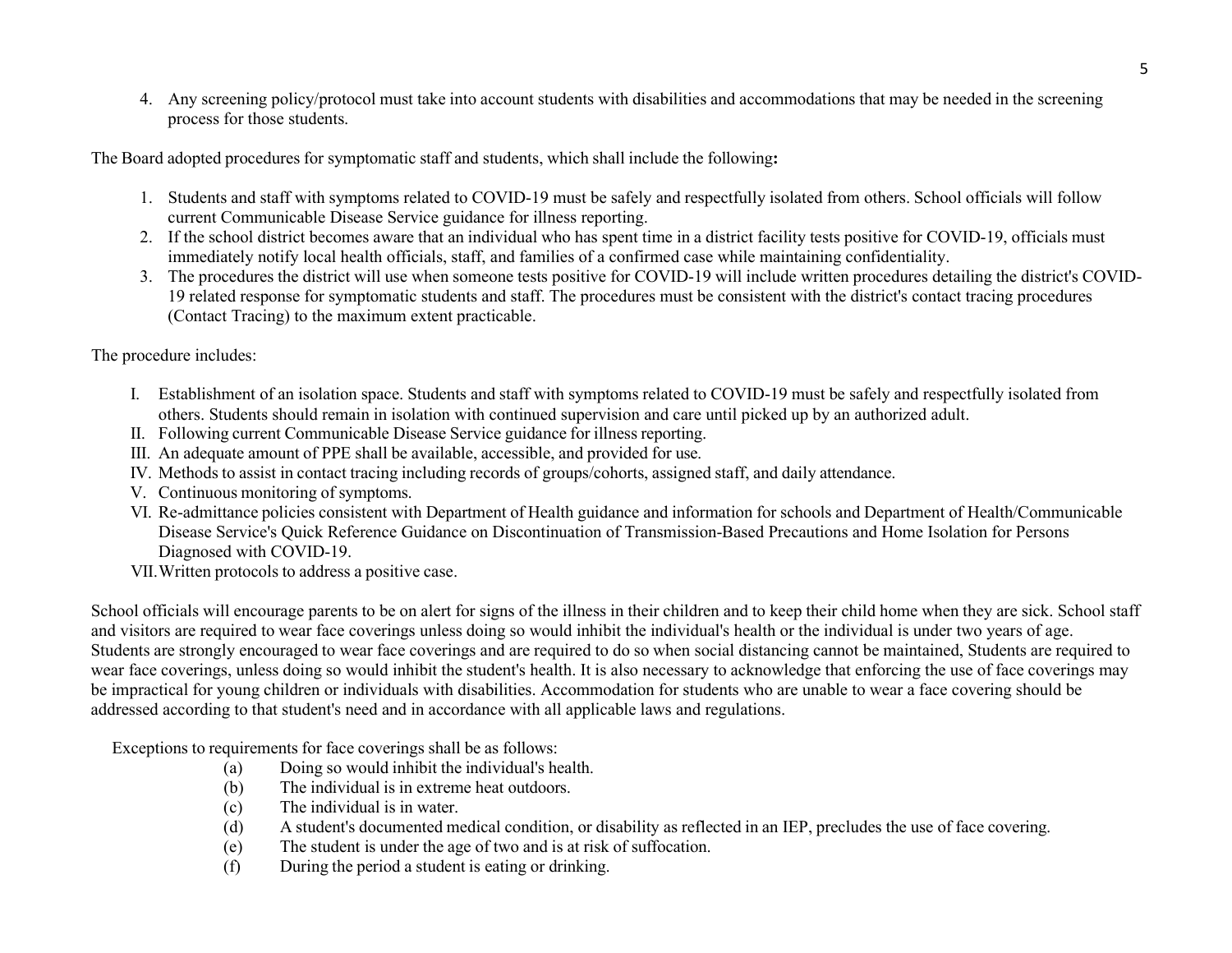- (g) Face coverings should not be placed on anyone who has trouble breathing or is unconscious, or anyone who is incapacitated or otherwise unable to remove the face covering without assistance (e.g. face coverings should not be worn by Pre-K students during nap time).
- (h) The student is engaged in high intensity aerobic or anaerobic activities.
- (i) Face coverings may be removed during gym and music classes when individuals are in a well-ventilated location and are able to maintain a physical distance of six feet apart.
- (j) When wearing a face covering creates an unsafe condition in which to operate equipment or execute a task.

If a visitor refuses to wear a face covering for non-medical reasons and if such covering cannot be provided to the individual at the point of entry, the visitor's entry to the school/district facility **may be denied**.

## **F. Contact Tracing**

MCSCS Board promotes behaviors that reduce the spread of COVID-19 such as encouraging staff and students to stay home when appropriate; encouraging the practice of hand hygiene and respiratory etiquette; requiring the use of face coverings; and signs and messages in and around school buildings.

The NJDOE Guidance does not include any "anticipated minimum standards" for contact tracing. However, MCSCS administrators, school safety specialists, counselors, and any other staff deemed appropriate by the Superintendent or designee will be provided information regarding the role of contact tracing conducted by State, county, and local officials. The school officials shall engage the expertise of the school nurses on the importance of contact tracing. The NJDOE will credit certified School Safety Specialists with three hours of training upon completion of Johns Hopkins University's COVID-19 Contact Tracing course.

The school contact tracing steps and procedures adopted are as follows:

- 1. Case investigation: Nurse and/or designee will work with a patient (student/staff) to help them recall everyone they have had close contact with during the time they may have been infectious.
- 2. Contact tracing: Nurse and/or designee begin contact tracing by notifying exposed people (contacts) of their potential exposure as rapidly and sensitively as possible, not revealing the infected patient's (student/staff) identity.
- 3. Contact support: Contacts are provided with education, information, and support to help them understand their risk, what they will do to separate themselves from others who are not exposed, and how to monitor themselves for illness. In addition, they are informed of the possibility that they could spread the infection to others even if they do not feel ill.
- 4. Self-quarantine: Contacts are encouraged to stay home, monitor their health, and maintain social distance (at least 6 feet) from others until 10days after their last exposure to the infected patient in case they also become ill. If contacts are fully vaccinated and does not have any symptoms, then they may be excluded from self-quarantine.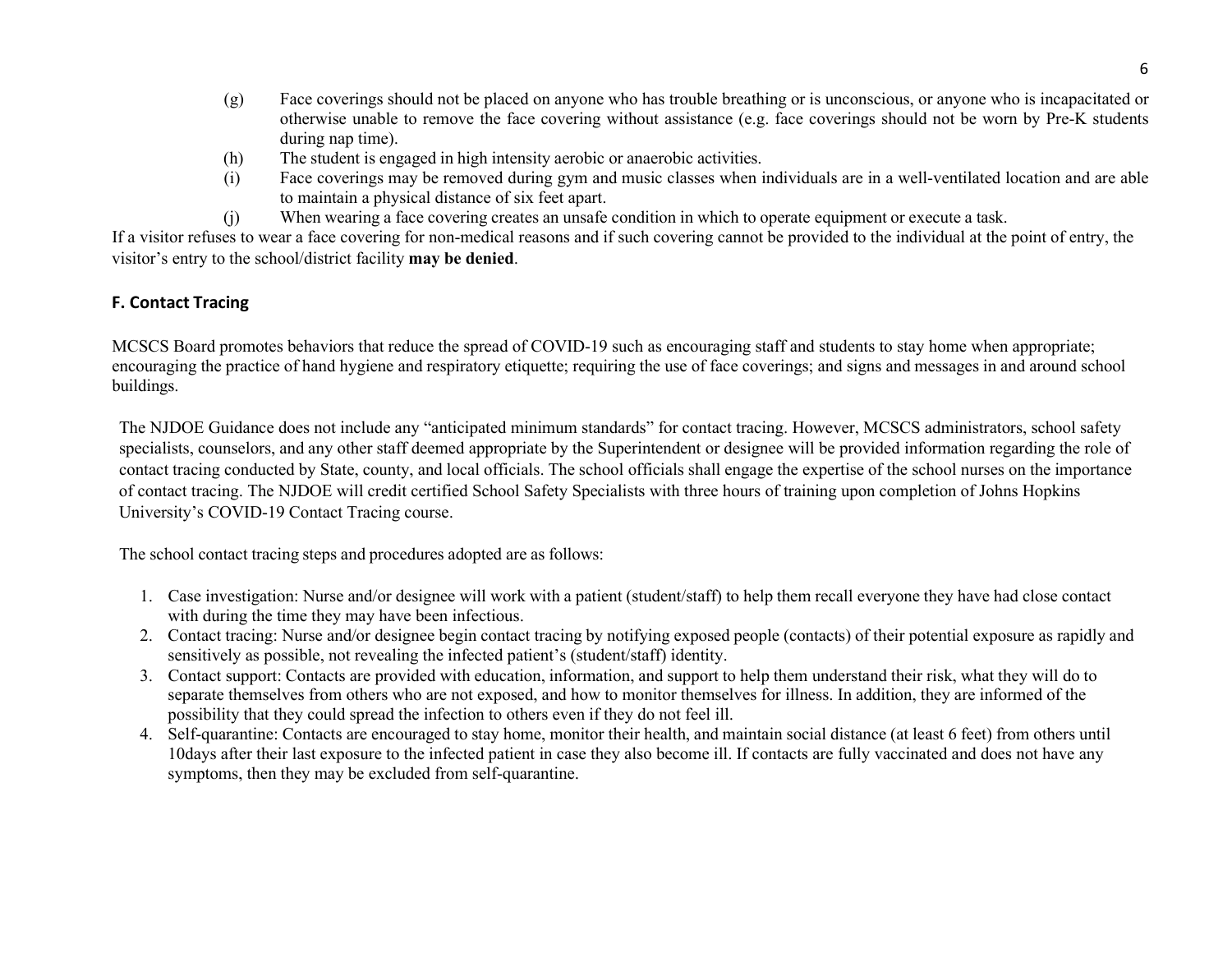#### **G. Efforts to provide Vaccinations to Educators, Other Staff and Students**

MCSCS Board promotes behaviors that reduce the spread of COVID-19 such as encouraging staff and students to stay home when appropriate; encouraging the practice of hand hygiene and respiratory etiquette; requiring the use of face coverings; and signs and messages in and around school buildings.

MCSCS highly recommends that the district's staff and students receive the vaccine before and during the reopening of schools.

#### **H. General Health and Safety Guidelines (Appropriate Accommodations for Children with Disabilities)**

In all stages and phases of pandemic response and recovery, the Centers for Disease Control and Prevention (CDC) recommends the following actions that MCSCS has adopted:

Reasonable accommodations will be provided for individuals that the CDC identifies as having a higher risk for severe illness from COVID-19, including older adults (aged 65 years and older) and individuals with disabilities or serious underlying medical conditions, which may include:

- (i) Chronic lung disease or asthma (moderate to severe);
- (ii) Serious heart conditions;
- (iii) Immunocompromised;
- (iv) Severe obesity (body mass index, or BMI, of 40 or higher);
- (v) Diabetes;
- (vi) Chronic kidney disease undergoing dialysis;
- (vii) Liver disease;
- (viii) Medically fragile students with Individualized Education Programs (IEPs);
- (ix) Students with complex disabilities with IEPs; or
- (x) Students who require accommodations under a Plan in accordance with the Section 504 of the Rehabilitation Act of 1973 (504 Plan).

#### Classrooms, Testing, and Therapy Rooms

When social distancing is not possible, face coverings are optional for students, and face coverings are optional for visitors and staff, unless the school reinstate mandatory masking due to increase in COVID-19 cases. However, enforcing the use of face coverings may be impractical for young children or individuals with disabilities.

#### **Transportation**

In the event that the school district provides transportation services on a school bus, a face covering may be worn by all students upon entering the bus unless doing so would inhibit the student's health. It is necessary to acknowledge that enforcing the use of face coverings may be impractical for young children or individuals with disabilities.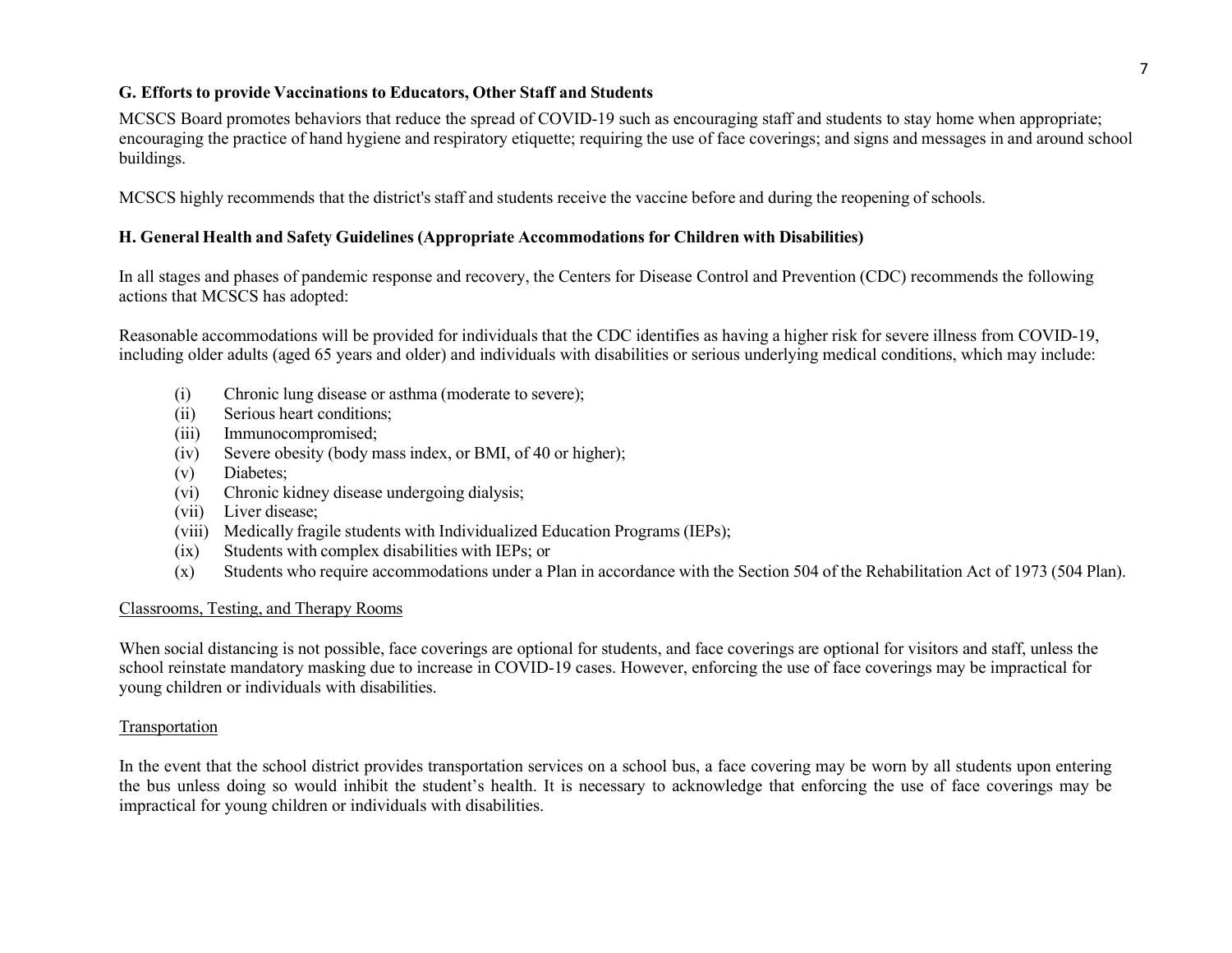#### Screening, Personal Protection Equipment (PPE), and Response to Students and Staff Presenting Symptoms

The school district adopted Board Policy 1648 regarding the screening procedures for students and employees upon arrival at school or work location for symptoms and history of exposure. Any screening policy/protocol must take into account students with disabilities and accommodations that may be needed in the screening process for those students.

Face covering is optional. However, during times of mandatory masking due to COVID-19 increase cases, students are strongly encouraged to wear face coverings and are required to do so when social distancing cannot be maintained, Students may be required to wear face coverings, unless doing so would inhibit the student's health. It is also necessary to acknowledge that enforcing the use of face coverings may be impractical for young children or individuals with disabilities. Accommodation for students who are unable to wear a face covering should be addressed according to that student's need and in accordance with all applicable laws and regulations.

**Adopted: 6/22/2021**